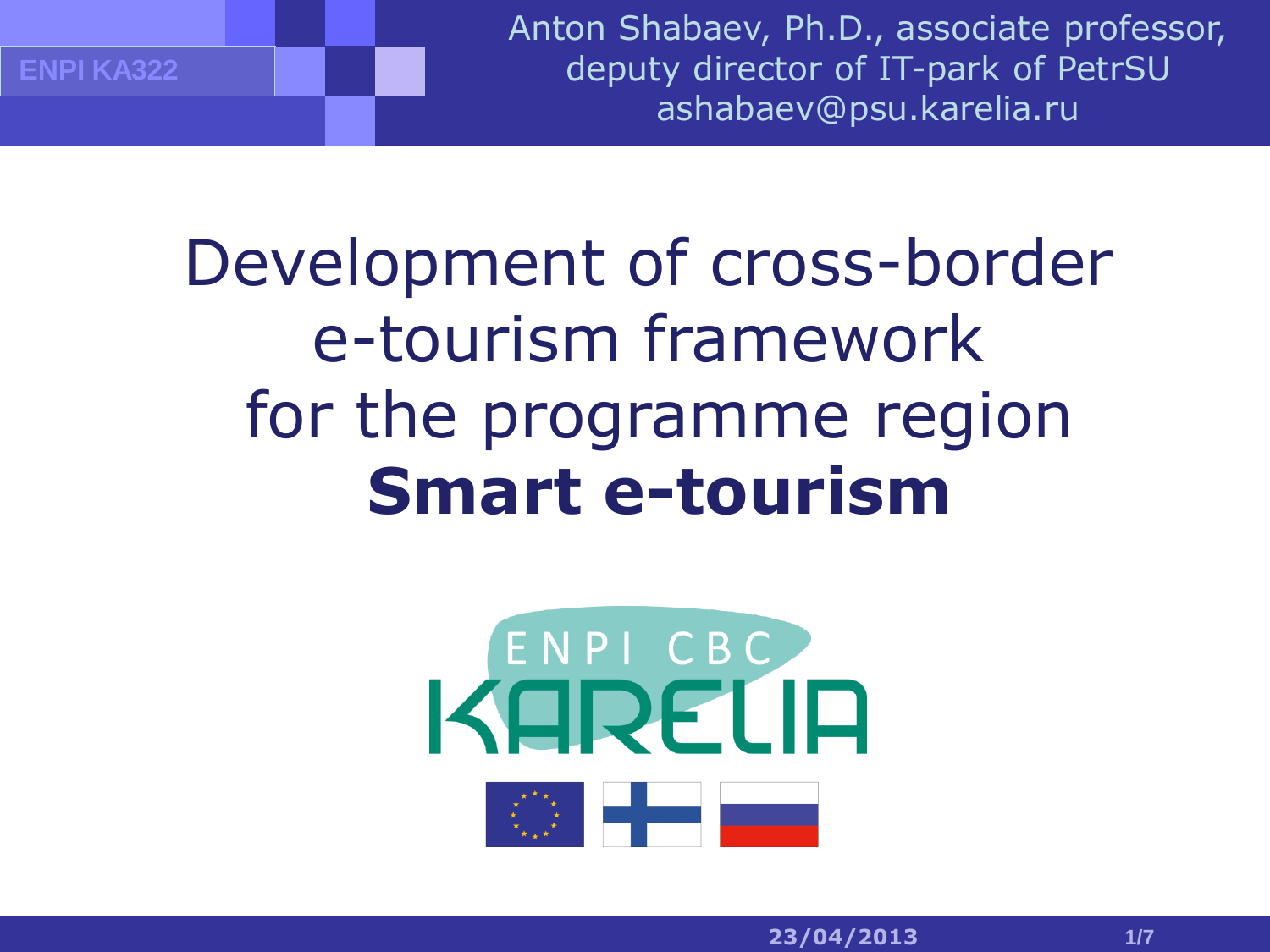#### **ENPI KA322**

### Partners

lead partner IT development, international cooperation



user-driven innovation approach, testing environments (OULLabs), 3D Internet competences



organization of the project events, application development steering and supervision, access to the latest ICT competences and technologies



expert evaluation, assisting in organization of the project events, TIC RK web-site updates



development of the e-tourism framework and service piloting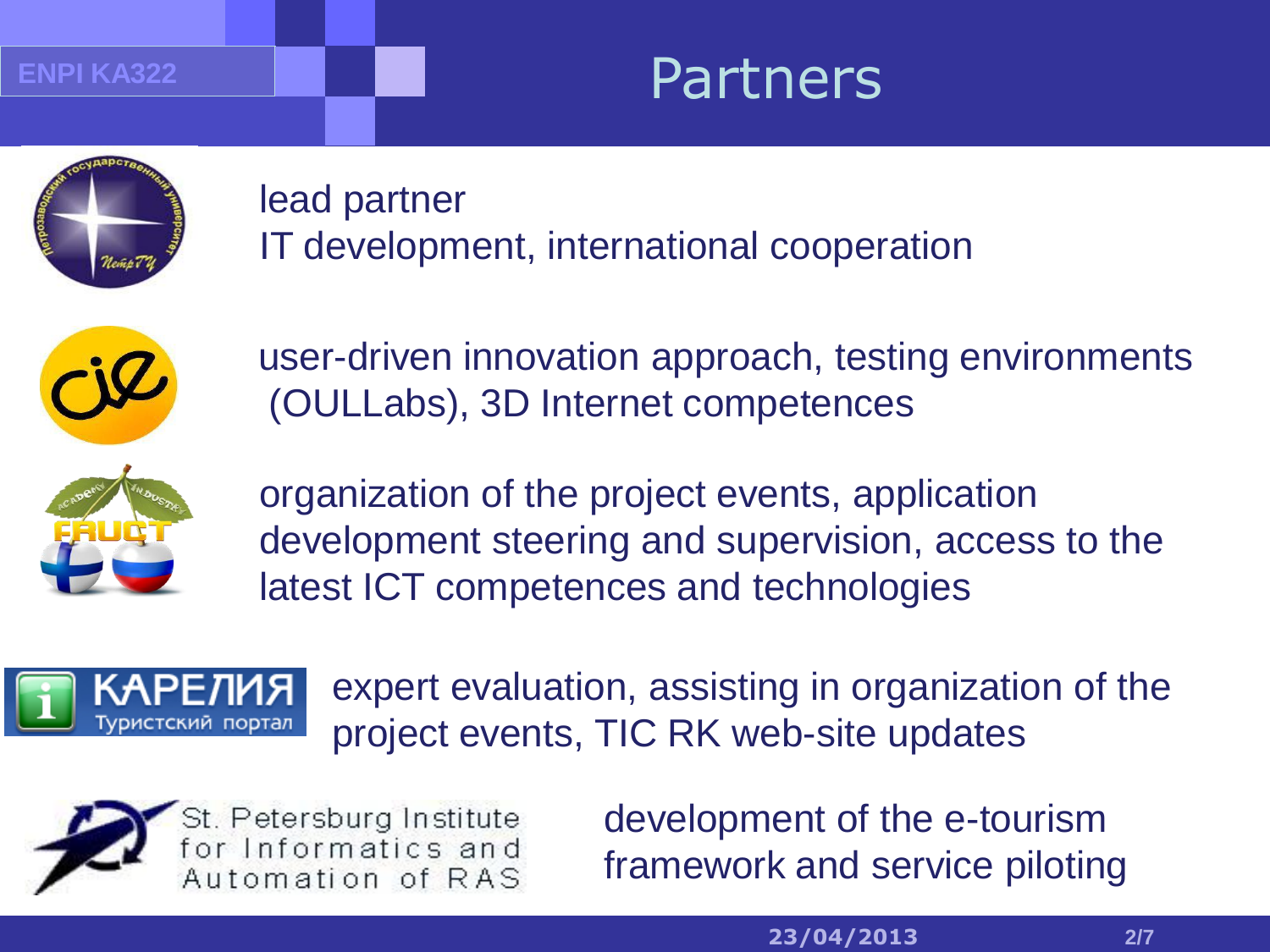## **Objectives**

- market the programme area for tourists from other regions and countries with advanced information and Internet technologies
- maximize the use of regional infrastructure and services
- maximize user experience at and after the trip by providing personalized services
- increasing awareness and heating-up interest to the Region by showing it as an attractive and secure tourist destination
- bring new tourism-related know-how to the Programme area
- **Other**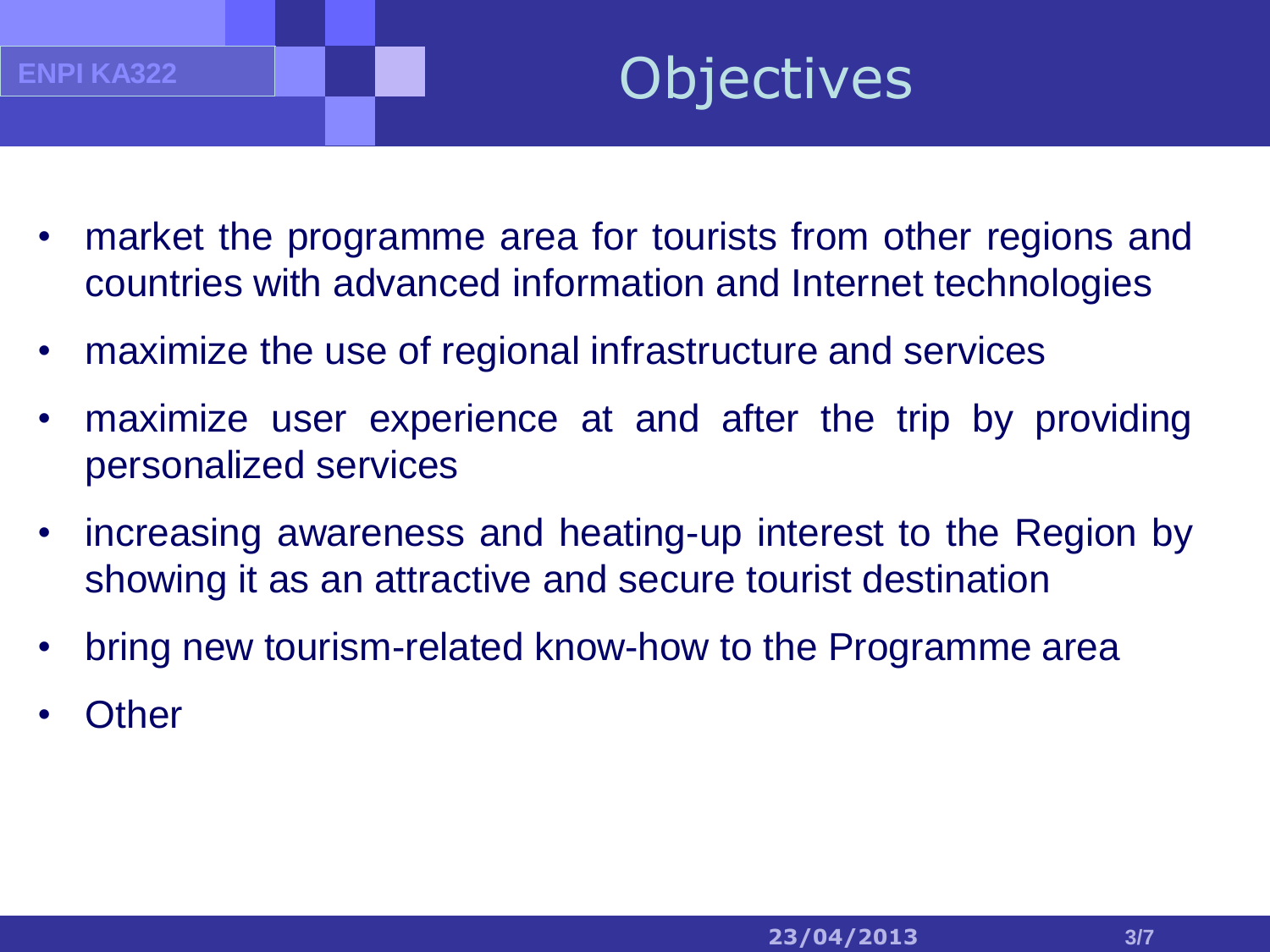#### **ENPI KA322**

### WP1.Evaluations and planning



Evaluation and planning - carried out by all Project partners and possibly invited experts. PetrSU is responsible for organizing evaluation in Program area in Russia, FRUCT - in Finland

#### The expert team, including tourism and ICT specialists:

- gathers expertise and best practices (e.g. route planning: kwenda.ru, autotravel.ru, mtrip.com; trip booking: tripster.ru, tripit.com; information services: etovidel.net, geocaching.su, mir.travel, etc.)
- identifies typical tourist demands and use cases for applications needed to be developed
- studies how existing digital services can be integrated with the e-tourism infrastructure and extended by Smart Spaces and 3D Internet technologies
- develops and maintains informal cooperation network between tourist companies and ICT experts, organizes project meetings (Business Oulu, Oulun Liikekeskus, other ENPI projects etc.)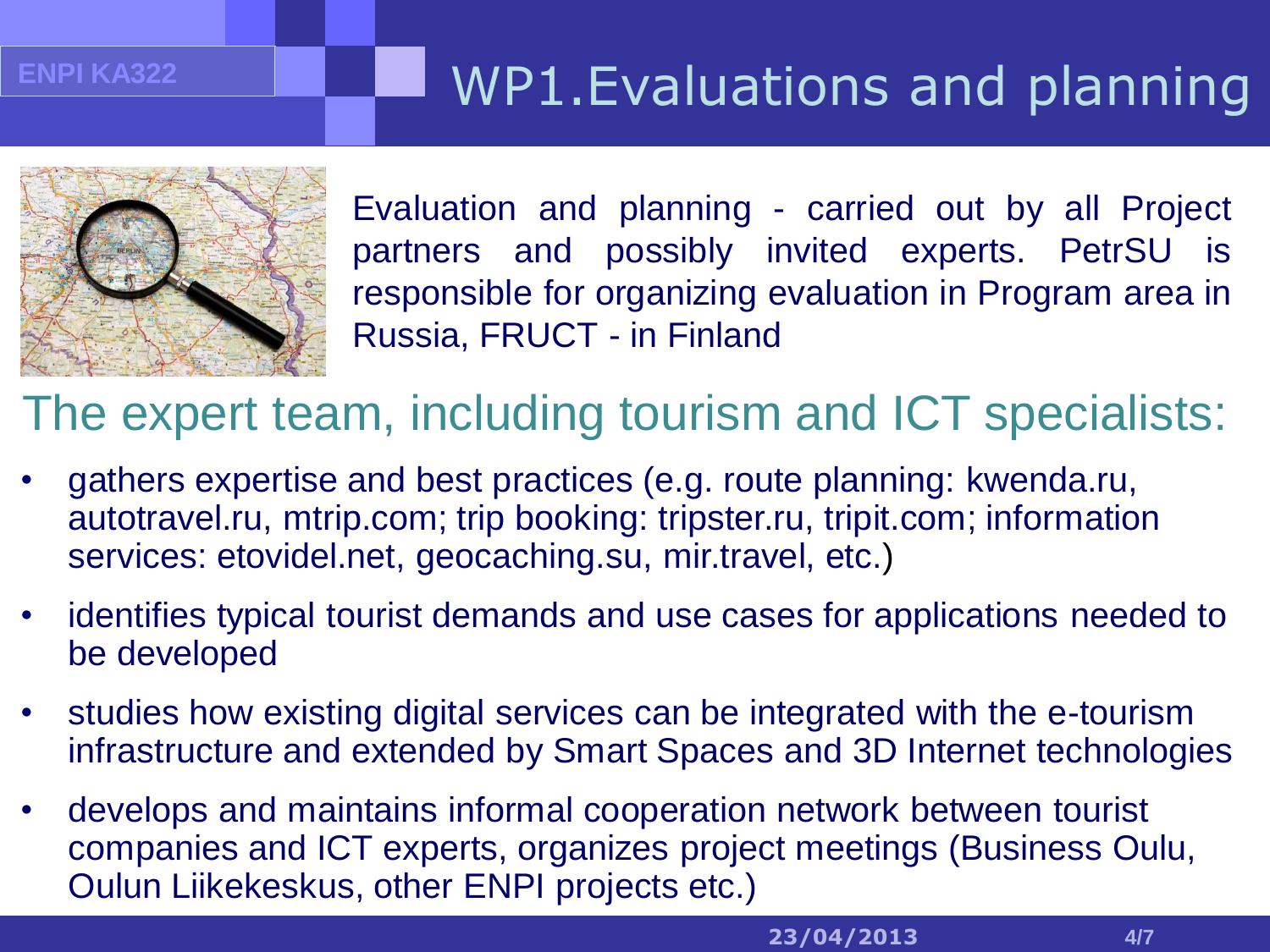### WP2. Applications development

#### Tasks:

- Create the regional e-tourism framework that is based on the latest technologies and capabilities of the social network
- Implement 10 new pilot services on the basis of the developed etourism framework
- Deploy developed solutions in two pilot zones (Oulu and Karelia regions) – to be selected

Basic ICT-competences are being developed in the project KA179 "Complex development of regional cooperation in the field of open ICT innovations"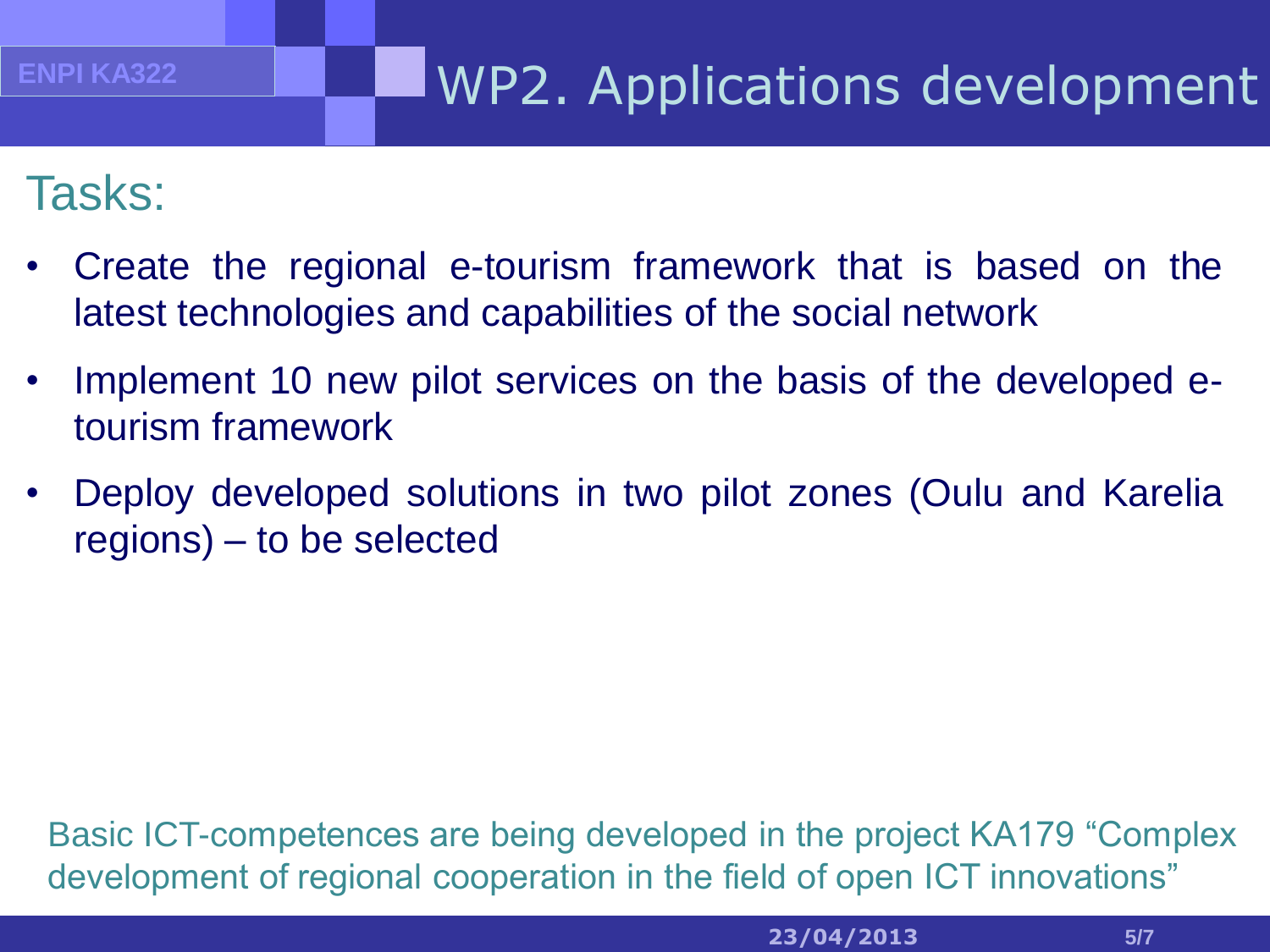#### **ENPI KA322**

# WP3. Dissemination





- Release of project web-site and enhancements to web-site of TIC RK (www.ticrk.ru)
- 2 official presentations in Petrozavodsk and Oulu
- 2 workshops on e-tourism combined with the marketing actions to promote new electronic services in Petrozavodsk and in Oulu
- 4 advanced trainings
- 10 publications, 6 papers and reports at events outside the Region
- Developed applications available for download from relevant repositories